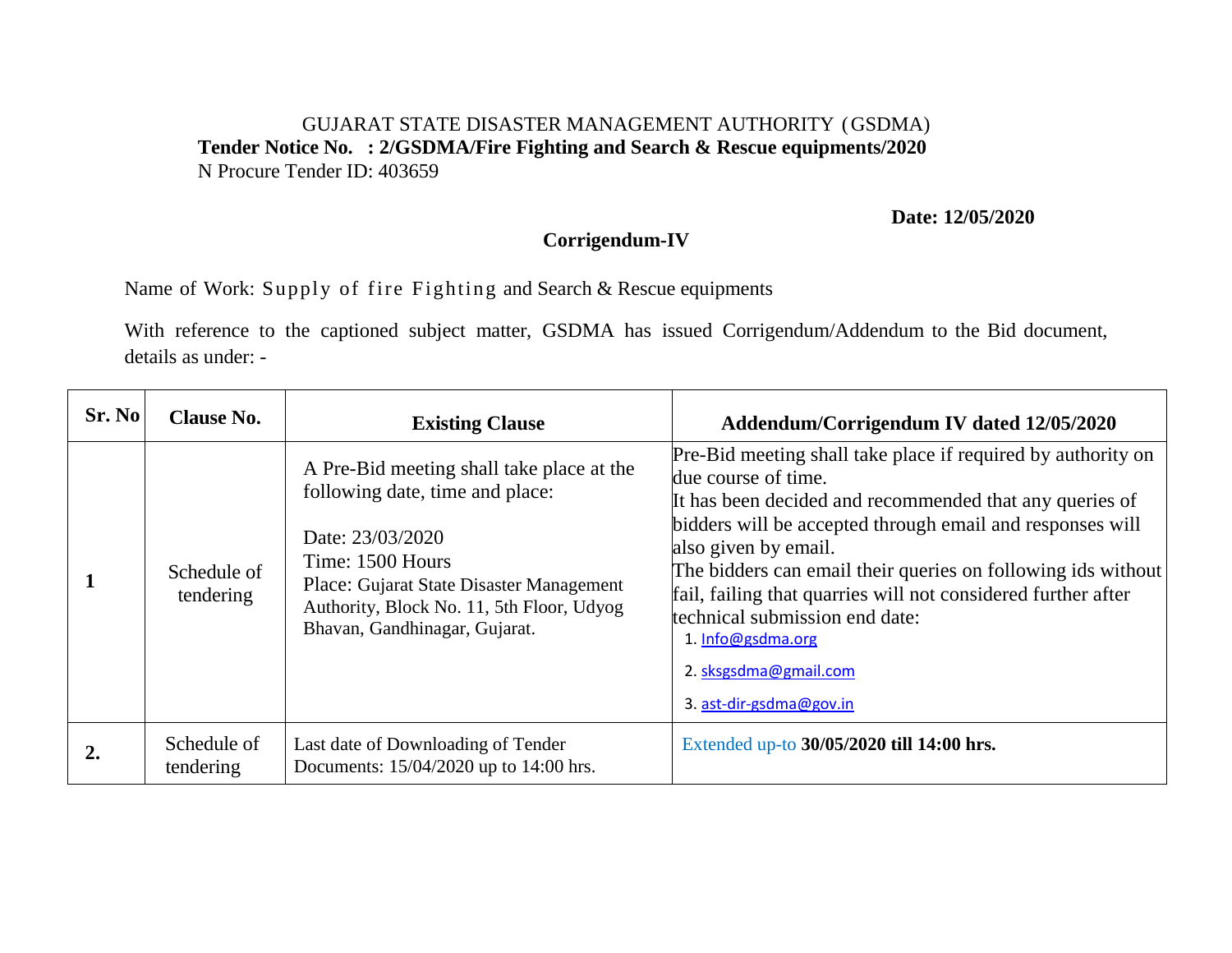| Sr. No | <b>Clause No.</b>        | <b>Existing Clause</b>                                                                                                                                                                                                                                                                                                                                                                                                  | Addendum/Corrigendum IV dated 12/05/2020                                                                                                                                                                           |
|--------|--------------------------|-------------------------------------------------------------------------------------------------------------------------------------------------------------------------------------------------------------------------------------------------------------------------------------------------------------------------------------------------------------------------------------------------------------------------|--------------------------------------------------------------------------------------------------------------------------------------------------------------------------------------------------------------------|
| 3.     | Schedule of<br>tendering | Last date of submission of online tender<br>on n-procure (Technical as well as Price<br>bid offer): 15/04/2020 up to 15:00 hrs.                                                                                                                                                                                                                                                                                         | Extended up-to 30/05/2020 up to 15:00 hrs.                                                                                                                                                                         |
| 4.     | Schedule of<br>tendering | Hard Copy submission of all relevant<br>Documents [Original Tender Fee, EMD and hard<br>copies of Technical Bid with all the relevant<br>documents as per the requirement of the Tender<br>(excluding Price Bid)]: On or before 15/04/2020<br>up to 14:00 hrs. in the office of Gujarat State<br>Disaster Management Authority, Block No. 11,<br>5th Floor, Udyog Bhavan,<br>Gandhinagar, Gujarat, Tel: +91-79-23259246 | Extended up-to On or before $30/05/2020$ up to 14:00 hrs. in the<br>office of Gujarat State Disaster Management Authority, Block<br>No. 11, 5th Floor, Udyog Bhavan,<br>Gandhinagar, Gujarat, Tel: +91-79-23259246 |
| 5.     | Schedule of<br>tendering | Verification of Tender Fee and EMD:<br>$15/04/2020$ at 15:30 hrs. in the office of Gujarat<br>State Disaster Management Authority, Block No.<br>11, 5 <sup>th</sup> Floor, Udyog Bhavan, Gandhinagar,<br>Gujarat, Tel: +91-79-23259246                                                                                                                                                                                  | Extended up-to 30/05/2020 at 15:30 hrs. in the office of Gujarat<br>State Disaster Management Authority, Block No. 11, 5 <sup>th</sup> Floor,<br>Udyog Bhavan, Gandhinagar, Gujarat, Tel: +91-79-23259246          |
| 6.     | Schedule of<br>tendering | Date of opening tender for Technical Bid<br>(physical):<br>$15/04/2020$ at 16:00 hrs. in the office of Gujarat<br>State Disaster Management Authority, Block No.<br>11, 5 <sup>th</sup> Floor, Udyog Bhavan, Gandhinagar,<br>Gujarat, Tel: +91-79-23259246                                                                                                                                                              | Extended up-to 30/05/2020 at 16:00 hrs. in the office of Gujarat<br>State Disaster Management Authority, Block No. 11, 5 <sup>th</sup> Floor,<br>Udyog Bhavan, Gandhinagar, Gujarat, Tel: +91-79-23259246          |